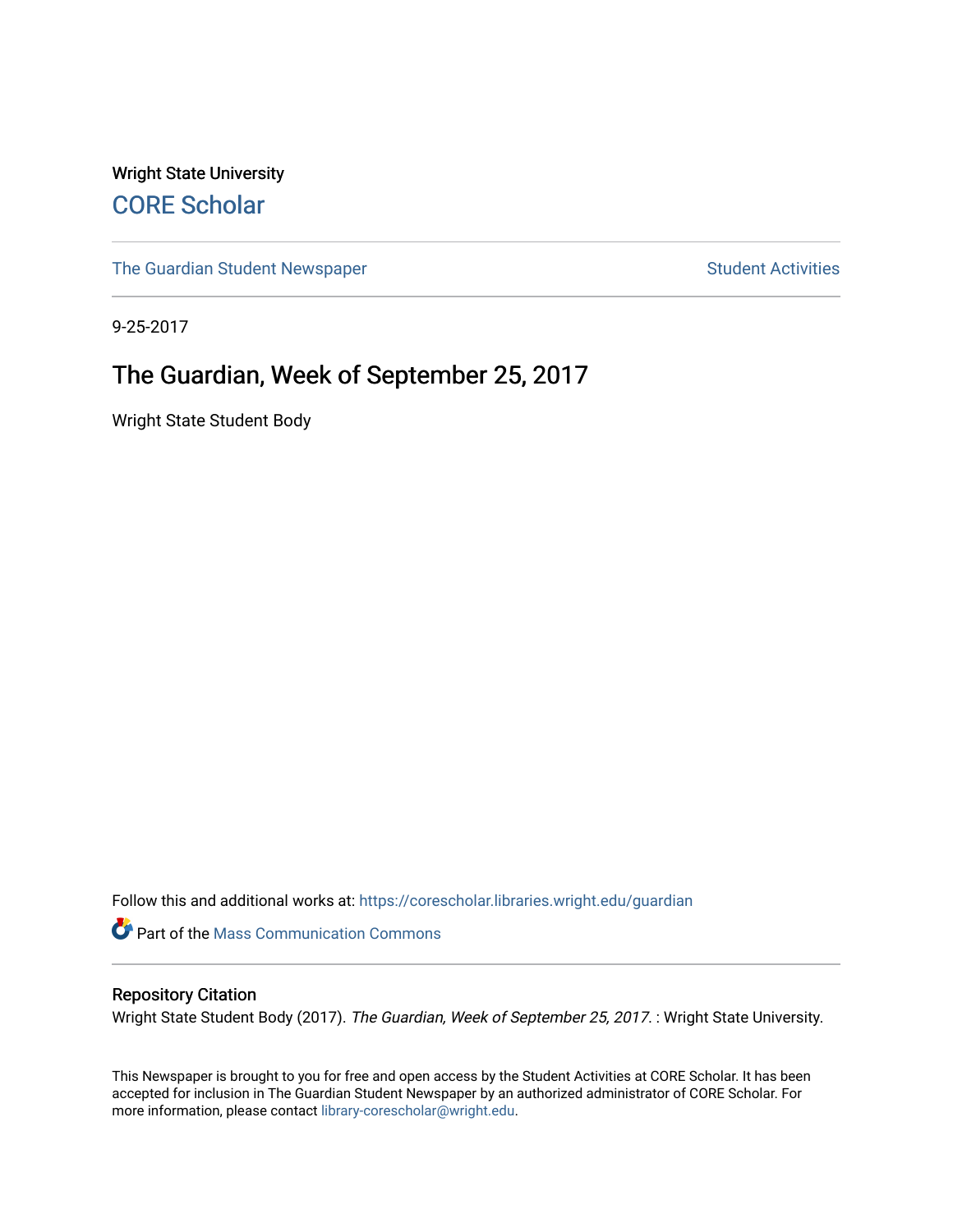"What's Happened To Monday" movie review

Holly Souther

Contributing Writer

"What Happened to Monday" is an original Netflix sci-fi movie and dystopian thriller detailing the survival of seven sisters who are named after each day of the week, portrayed by Noomi Rapace, is a must-see.

The movie takes place several years in the future in a dystopian society where overpopulation is a crisis, food shortages are rampant and everybody is required to wear a technologic bracelet to monitor their every move.

To take care of the overpopulation problem, Nicoletta Cayman (Glenn Close) a woman running for Parliament, enacted a policy named Child Allocation where families with more than one child are put into cryosleep.

The movie focuses on a set of identical septuplets named after each day of the week by the grandfather, Terrence Settleman (Willem Dafoe). Settleman teaches them how to survive, and only allows each sister to go out on their assigned namesake day under the persona of Karen Settleman with the help of wigs, makeup and clothing.

Monday vanishes, and the rest of the sisters frantically scramble to locate her. The Child Allocation Bureau have been granted the order to execute them.

The movie is jam-packed with emotion that the audience feels for the sisters', along with nonstop action and conflict among the sci-fi backdrop.

As the movie goes on, each of the sisters have a defining moment; fighting back against agents, delivering heartfelt speeches, and self-sacrifice, indications of these sisters' love for one another.

One of the remaining sisters confronts an agent named Adrian, portrayed by Marwan Kenzari, who's in love with her missing sister.

A powerful confrontation between the sisters takes place; the audience gets to see the reasons for their anger and tense scenes.

In the remaining minutes of the movie, the truth comes out in multiple ways. Cryosleep is actually a process where taken children are put to sleep and incinerated. Monday donated money to Nicoletta Cayman's campaign and revealed the truth about her sisters to protect her own secret - she's pregnant. Cayman is discovered to be corrupt by members of upper society.

"What Happened to Monday" is a unique sci-fi thriller with underlying messages of identity, family, survival, corruption, and rights [reproductive] being taken away.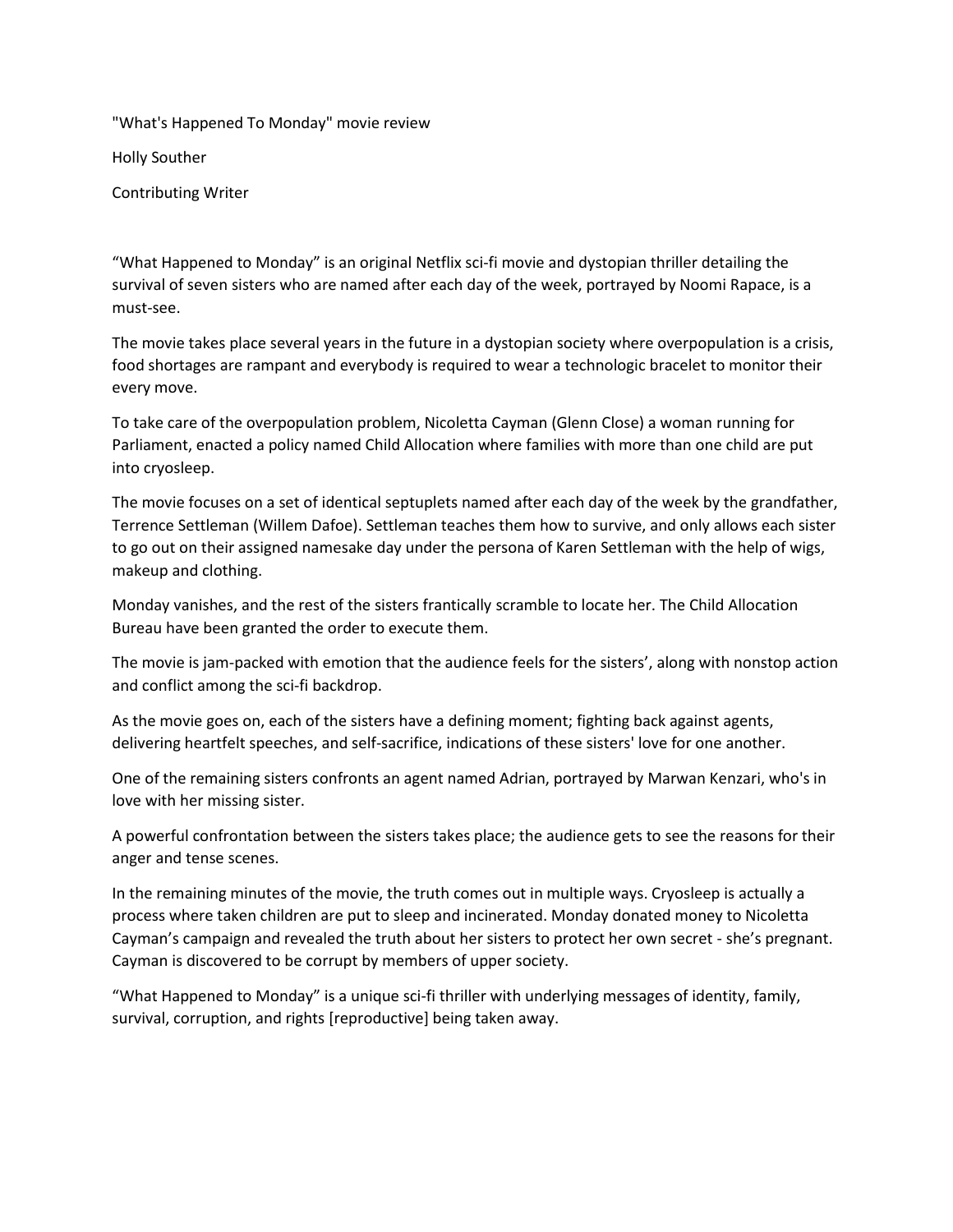"Kingsman: The Golden Circle" movie review

Trey Brown

Contributing Writer

Do you want a spy flick that features another version of James Bond? A spy caper that takes itself very seriously? Me neither, at least after seeing "Kingsman: The Golden Circle."

"Kingsman: The Golden Circle" stars Taron Edgerton, Julianne Moore, Pedro Pascal and Colin Firth in leading roles. Mark Strong, Halle Berry, Channing Tatum, Jeff Bridges and Edward Holcroft lend a hand in supporting roles.

The Golden Circle is about Eggsy (Taron Edgerton) who is now navigating his life as the new "Galahad" of Kingsman and with his girlfriend who is also a princess. However, when an old rival reappears from the first film, Eggsy and Merlin (Mark Strong) are forced to evacuate.

Enter the Statesman who are then confronted by the desperate Kingsman. Unbeknownst to them a secret evil organization known as The Golden Circle is up to a nefarious plan that the Kingsman and Statesman must stop together.

Pascal, Berry, Tatum, and Bridges bring the Statesman to the screen and create a budding sense of anticipation for a possible spinoff.

Matthew Vaughn returns as the film's director, bringing back his unique visual flare and comedic action sequences, doubling his efforts for this film.

Moore plays the peppy and upbeat head of the Golden Circle, known as Poppy Adams, who has a bone to pick with society. She's great in the role and she's pretty charismatic for a villain, making me wish that she had more screen time as a result.

The real scene stealer to me though was Pascal who plays Agent Whiskey, and you can tell that Mr. Pascal is having a blast in the role.

Overall, "Kingsman: The Golden Circle" is a great follow up to "Kingsman: The Secret Service" and although it's a little long (2 hours, 21 minutes), it's definitely worth checking out.

Rating: 4 out of 5 stars, a.k.a hot chocolate on a cool fall day instead of a winter one.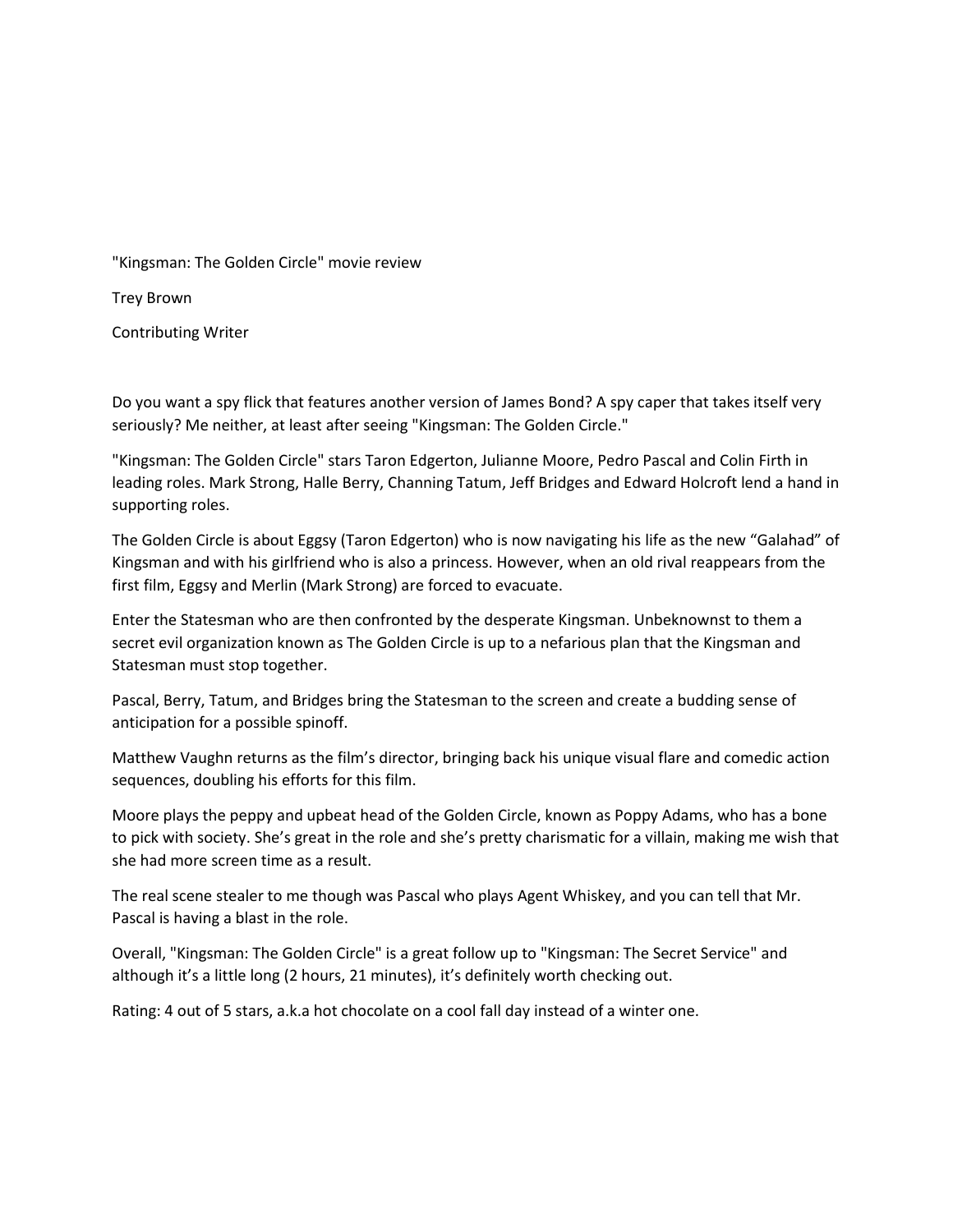Lucas Gonzalez

News Editor

On Thursday, Sept. 28, The University Center for International Education (UCIE) will host an International Alumni meet and greet from 5 p.m. to 7 p.m.

The UCIE organized this event in coordination with the Alumni Association, which garnered the alumni who will be acting as mentors at the event. It is intended not only for international students or alumni, but also for anyone with an interest in international affairs.

The event is an opportunity for current Wright State students to meet alumni and discuss career opportunities, cultural exchange and engage in speed-mentoring sessions.

Speed-mentoring is a process in which students are matched with a new alumnus every few minutes. It is organized in such a way that every student will have a one-on-on conversation with at least one through five alumni by the end of the event.

According to Catherine Hernandez, International Student Program Coordinator, the current job market is highly competitive, especially for international students.

This is a good chance for students to ask for tips about networking, academic and occupational success and any other questions they might prepare for the alumni.

The meet and greet is intended "to do something that has tangible and positive effects [on students]," said Hernandez.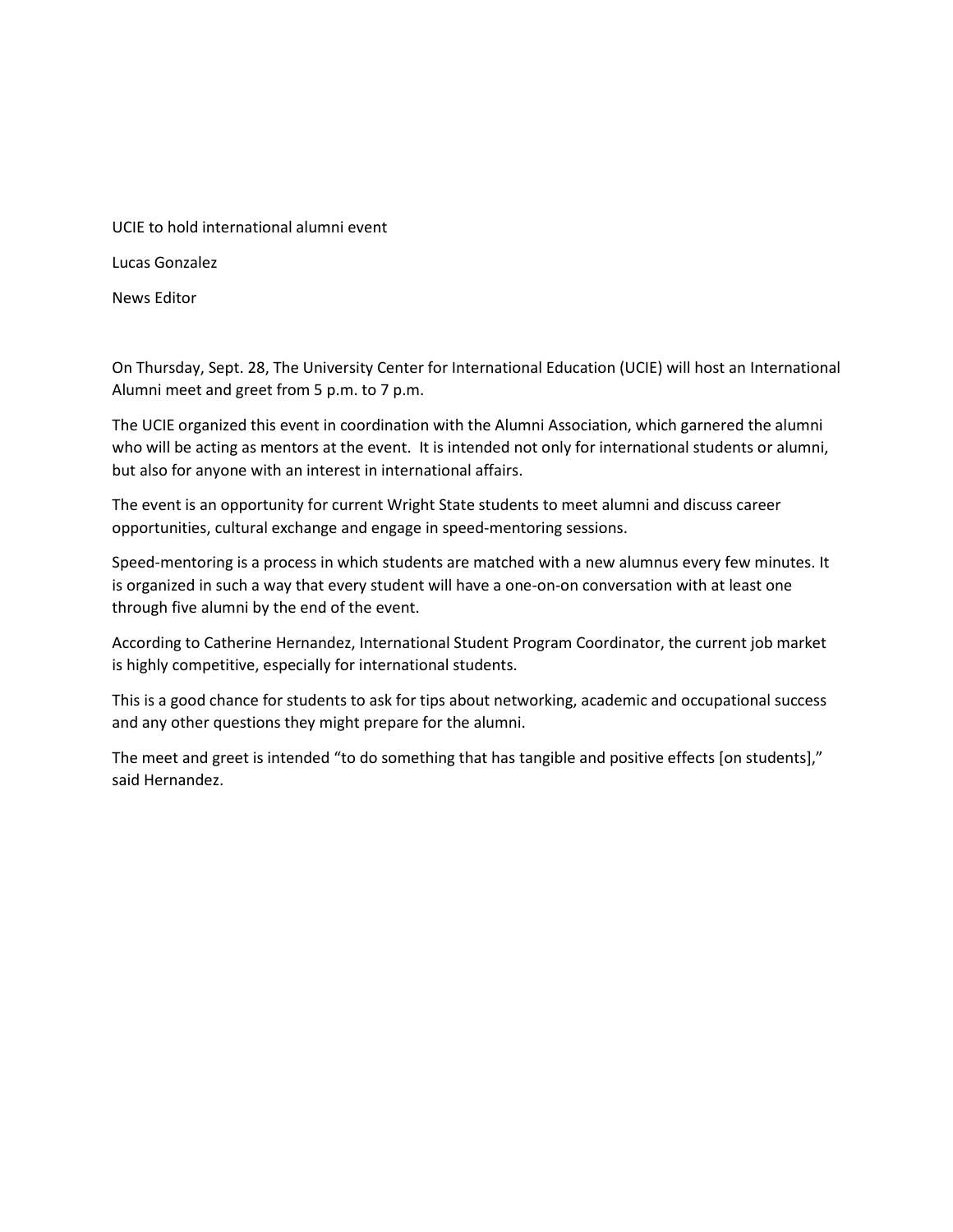Speakeasy Yoga to open second location Angel Lane Features Editor

Almost two years after Speakeasy Yoga opened in downtown Dayton, they are adding both a new location and new classes for the growing community of students they've acquired.

"Speakeasy is a boutique-style yoga studio located at 510 E 3rd St in Dayton, Ohio that offers power vinyasa classes in a heated 90-95 degree room that focus on linking breath and flow to allow student's powerful practice to become a moving meditation," Abby Hofrichter said in a press release.

Speakeasy Yoga is opening an additional 900 square foot studio around the corner from the first space

The studio typically offers heated power vinyasa classes. The new location will accommodate the "growing yoga community in Dayton with non-heated classes as well as targeted workshops for beginners, expectant mothers, yoga instructors and more," the release stated.

The Wheelhouse location is expected to open in early 2018. The Wheelhouse building was built in 1868 and will reflect the style of the original studio, which opened in 2016 with workshops and private training.

"Our Cannery location was the perfect size to start, though I always knew in the back of my mind we would want to expand our offerings when the time was right," said owner Tori Reynolds. "There is no place we'd rather be, so why not grow our roots deeper?"

It didn't take long for Reynolds to realize that her studio was gaining success.

"It was after about six to eight months I realized I was going into classes and I wouldn't know half of [the students]!," said Reynolds. "There has been such an influx of new members consistently that sometimes it's been a challenge for me to keep up!"

To view current schedules, pricing and instructor biographies, check out the [Speakeasy Yoga website.](http://www.speakeasydayton.com/schedule/)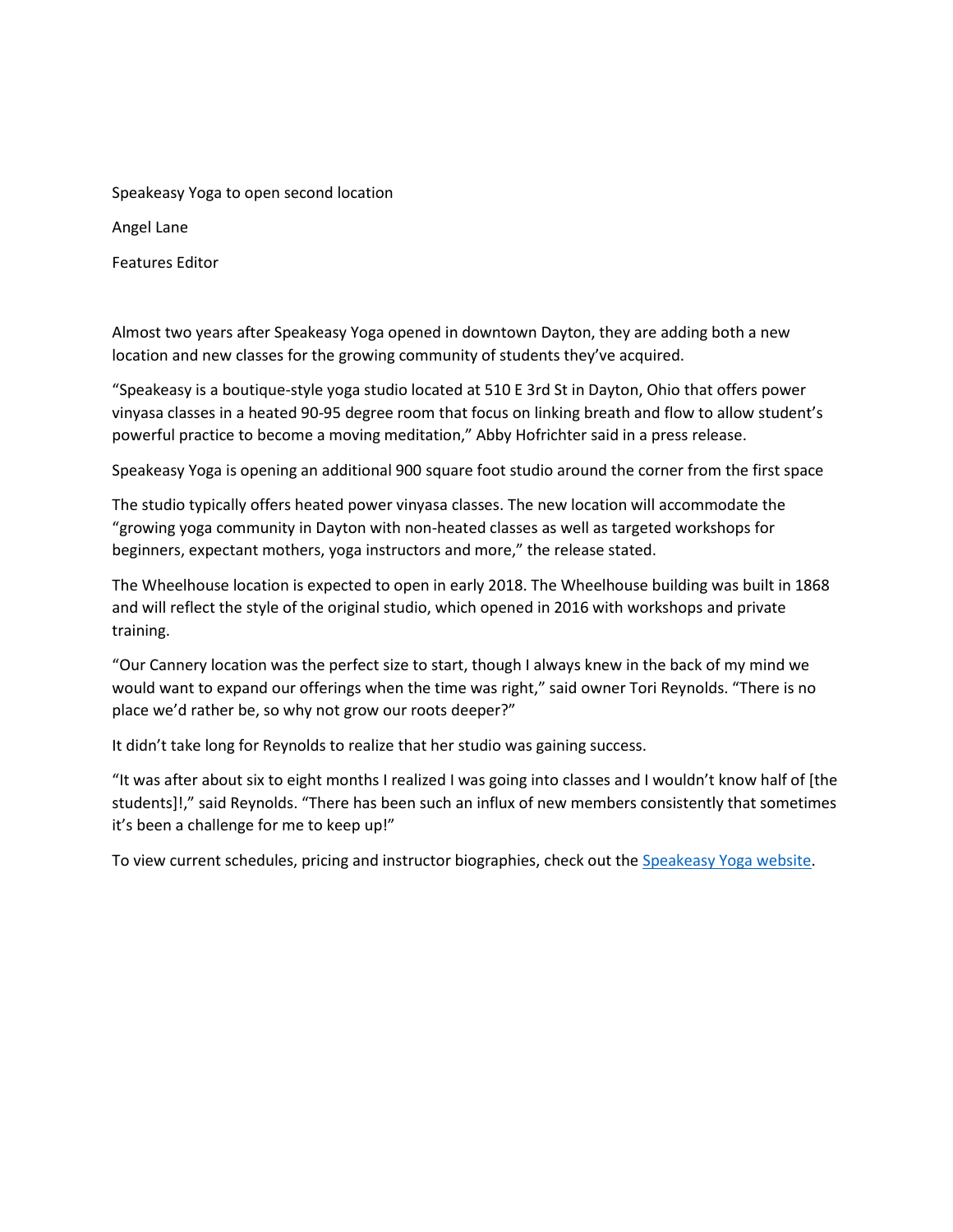Player Spotlight: Cole Gentry Brian Patch Sports Editor

Cole Gentry plays for the Wright State men's basketball team, and transferred from South Dakota State University, the same school head coach Scott Nagy came from.

Gentry admitted the reason he decided to transfer to WSU, and therefore giving up an entire year of eligibility, had a lot to do with Nagy's staff that originally recruited him.

"Coach Nagy's staff is a great atmosphere to be around," Gentry said. "A lot of coaching staffs aren't like these guys. They care about how you're doing on and off the court, and basketball wise they are very knowledgeable. If you're willing to work, they are willing to put the extra time in with you."

Throughout his time at WSU, Gentry has adapted well to the school, as well as the surrounding Dayton area.

"I really like it here, the area is really nice," Gentry said. "South Dakota was a nice area, but there wasn't as much to do outside the town as there is here. Dayton reminds me of my hometown where there is always something to do or always something going on."

Gentry grew up in the suburbs of Chicago, so the transfer to WSU also allowed him to play a lot closer to home.

"I think it was kind of good to get away from home at first,"Gentry said. "I like being on my own, but it is nice to be a little closer to home where I can go home if I need to, and so my family can see me play."

Throughout the entire process of transferring, Gentry is looking forward to getting back on the court this spring.

"It's been a long process," Gentry said. "I'm definitely excited because I love these guys on this team and I'm excited to get out there and play with them. I think we can do a lot of big things".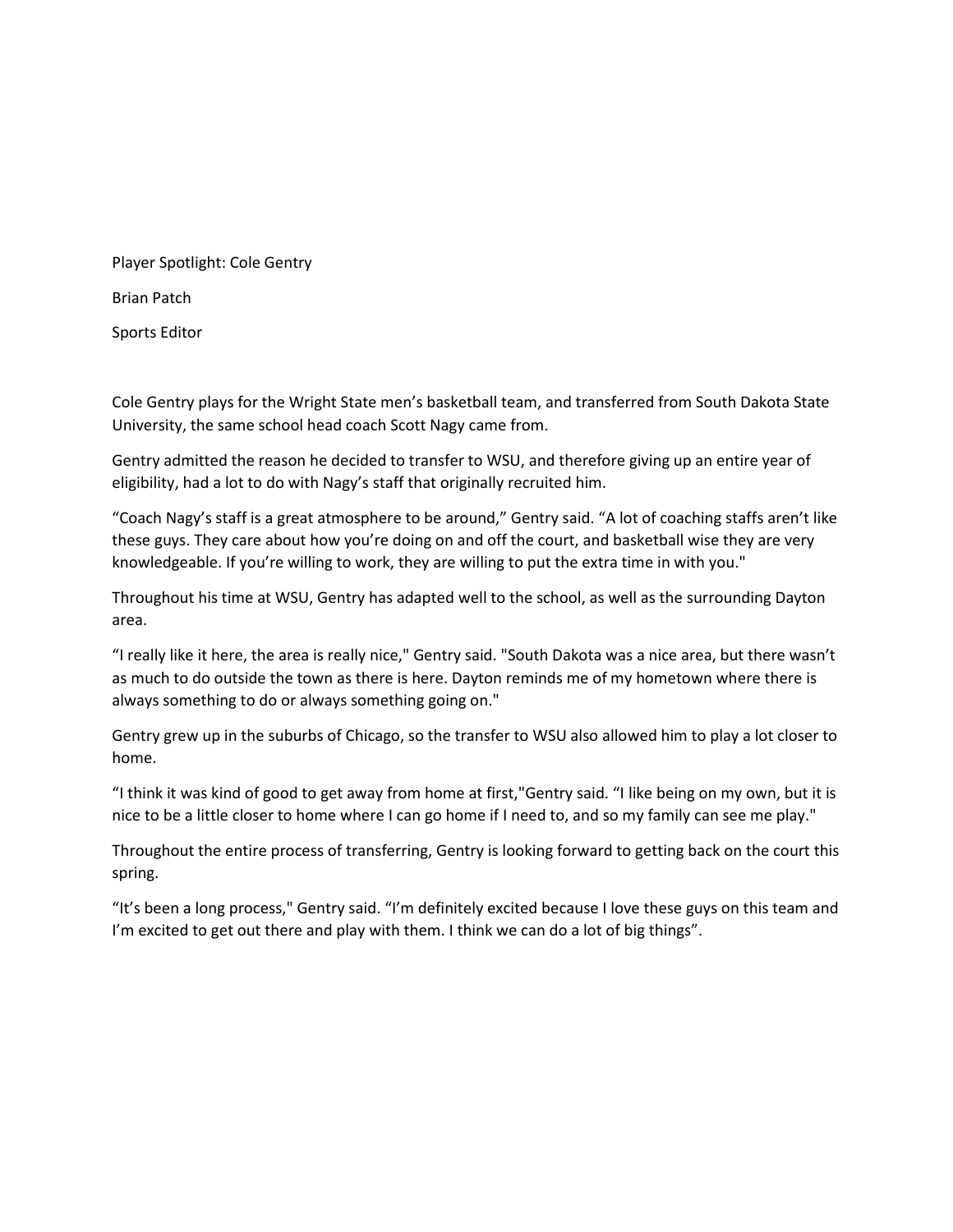Wright State faculty join petition to raise publishing standards

Lucas Gonzalez

News Editor

A petition circulated amongst Wright State faculty in response to a controversial article published on *Third World Quarterly*, a respected academic journal. The article in question, *The case for colonialism*, advocates for white supremacy and the return of colonization in The Global South.

The petition was inspired by a blog post by Dr. Farhana Sultana of Syracuse University in New York. From there, it found its way to Wright State professors.

According to Sultana, the article is highly inaccurate and lacks proper citations, and claims it should never have been published due to its lack of academic merit and racist overtones.

Sultana's petition was forwarded to Wright State faculty by Dr. Geoffrey Owens, professor of Sociology and Anthropology. According to Owens, the article disregards previous academic research on the same topic.

Although the article was rejected in the peer-review process, it still got published as an opinion piece. However, most members of the Editorial Advisory Board were unaware of the article. As of Sept. 19, ten members of the board have resigned from *Third World Quarterly.*

In the letter of resignation that was released publicly, the former board members state their support for free speech, but claim that the article "fails to meet academic standards… ignoring all manner of violence, exploitation and harm perpetrated in the name of colonialism."

The steps of peer-review varies by publication, but it is generally a long process, according to Dr. Lee Hannah, professor of Political Science at Wright State.

First, an author must anonymously submit a manuscript. An editor will then look over it themselves. Next, the editor will forward it to experts on topic of the article to determine if the research is valid.

The editor has ultimate discretion to decide whether the article is worthy of publication. If they do, they will send revisions to the author. This back-and-forth interaction between editor and author can go on for months before an article is published.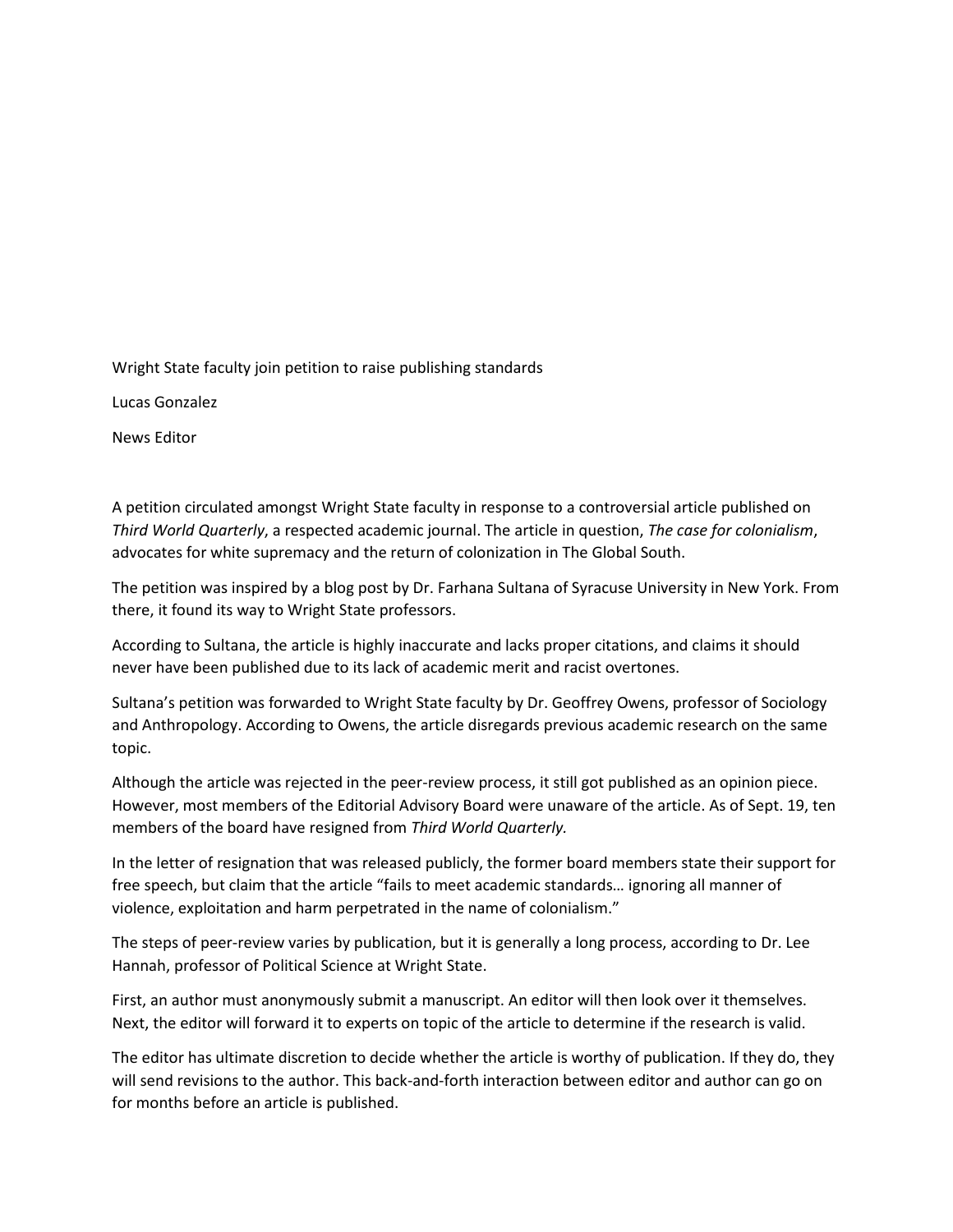Publishing an article with inaccurate or false data can lead to serious consequences for an academic journal, according to Hannah. Articles of this nature could potentially empower individuals to form arguments based on poor research.

"In the peer review world, papers like this are usually rejected," said Hannah.

Mens Soccer falls to Green Bay in OT

Matthew Greathouse

Contributing Writer

The Wright State men's soccer team fell 2-1 in double OT against Wisconsin-Green Bay at Alumni Field on Saturday, Sept. 23.

In a battle of the top two teams in the Horizon League, both teams competed hard right from the start of the game.

After a scoreless first half, the Raiders took the lead in the sixty-sixth minute on a goal by junior forward Luke Treadway with an assist from sophomore midfielder Zach Burgmeier.

Just when it looked like WSU would win the game, the Phoenix tied it up on a goal by senior forward Audi Jepson with four minutes left in regulation.

That was the first goal allowed in five games by sophomore goalkeeper Joel Sundell.

After 17 minutes of overtime, Green Bay scored the game-winner to hand Wright State their first loss in league play. Junior midfielder Brady Genius got credit for the goal.

Green Bay improves to 3-0 in the conference and 4-1-2 overall. Wright State felt to 2-1 in Horizon League play and 5-3-1 overall.

The Raiders' next game is Wednesday, Sept. 27 at Wisconsin. They will then come home on Saturday, Sept. 30, where they will play Detroit Mercy on Homecoming Weekend.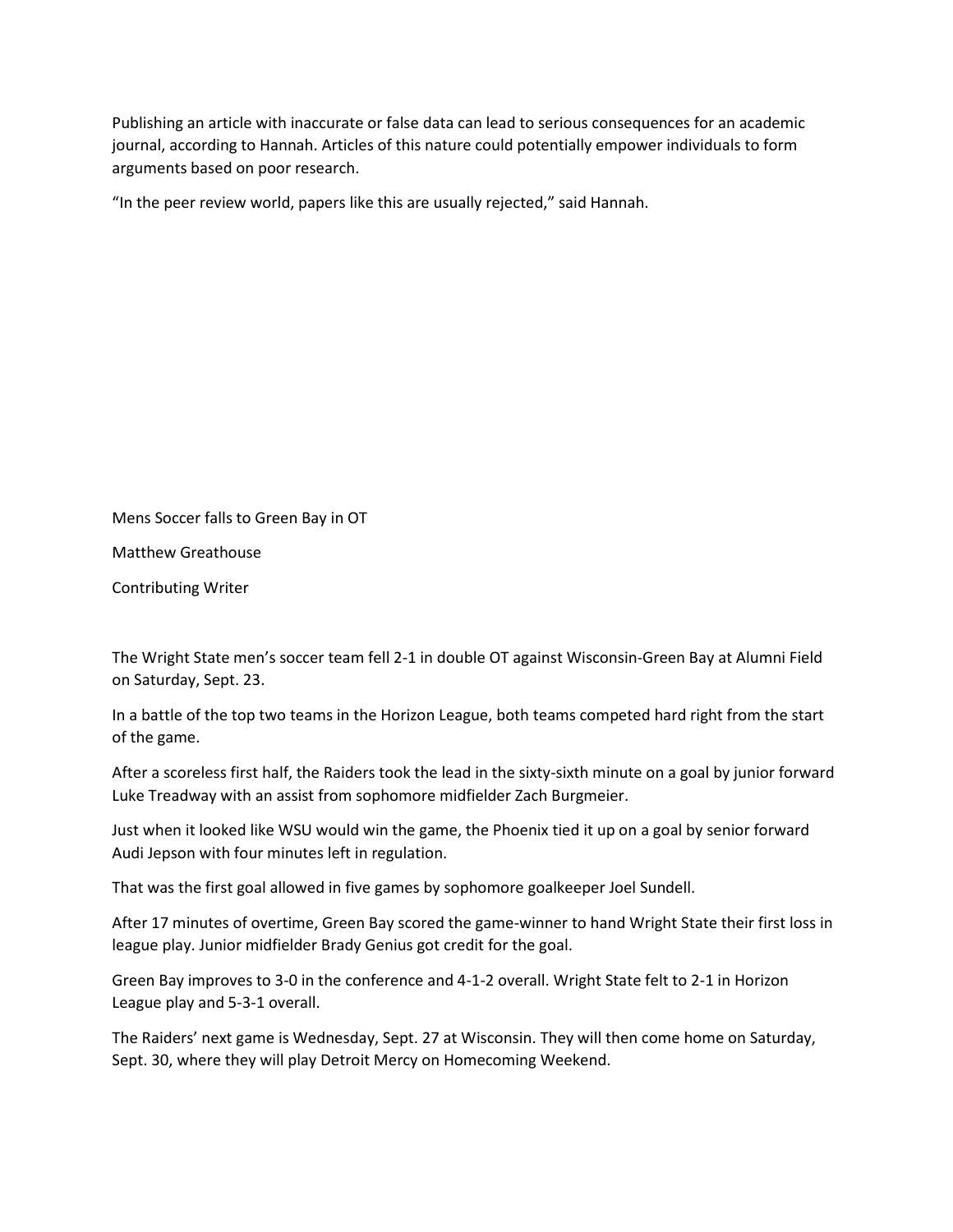Raider campus safety tips

Angel Lane

Features Editor

Campus can be a scary place for any student who has ever had to walk it alone, especially at night, but WSU has safety measures in place so students can stay as safe as possible.

The most common emergencies on campus are medic assists or illness, according to Patrick Ammon at the WSU Police Department.

Most students know already about the blue emergency lights located across campus, but they aren't used in proper emergencies as much as one would think.

"When they are used some of the times are people playing games. We treat them all as a real emergency," Ammon said.

Besides never walking campus alone at night unless you absolutely have to, there are other precautions you can take, according to Ammon.

"Report suspicious activity to police. Auto program the police department's number into cell phone on speed dial, 937-775-2111. Make sure your cell phone is charged at all times in case of an emergency. Do not leave property unattended," Ammon said.

Ammon also suggests walking in groups at night with people you trust, and to remain alert to your surroundings.

"Keep dorm rooms and vehicle locked, especially when you are not in them. Barriers make it harder for someone to effectively harm you or take your property," Ammon said.

If you do have to walk alone and you feel anything less than safe, Wright State has an app called the Raider Guardian app. Using it, you can set a safety timer so that if you do not reach your inputted destination within a certain amount of time, the person you set as your guardian will be immediately notified. There is also a button on the app to quickly notify police to your location if you feel you are in any danger.

It is also a well-known tip to carry either/both a whistle to alert surrounding people that you are in danger, or/and pepper spray so that you have at least one tool to protect yourself against a possible attack.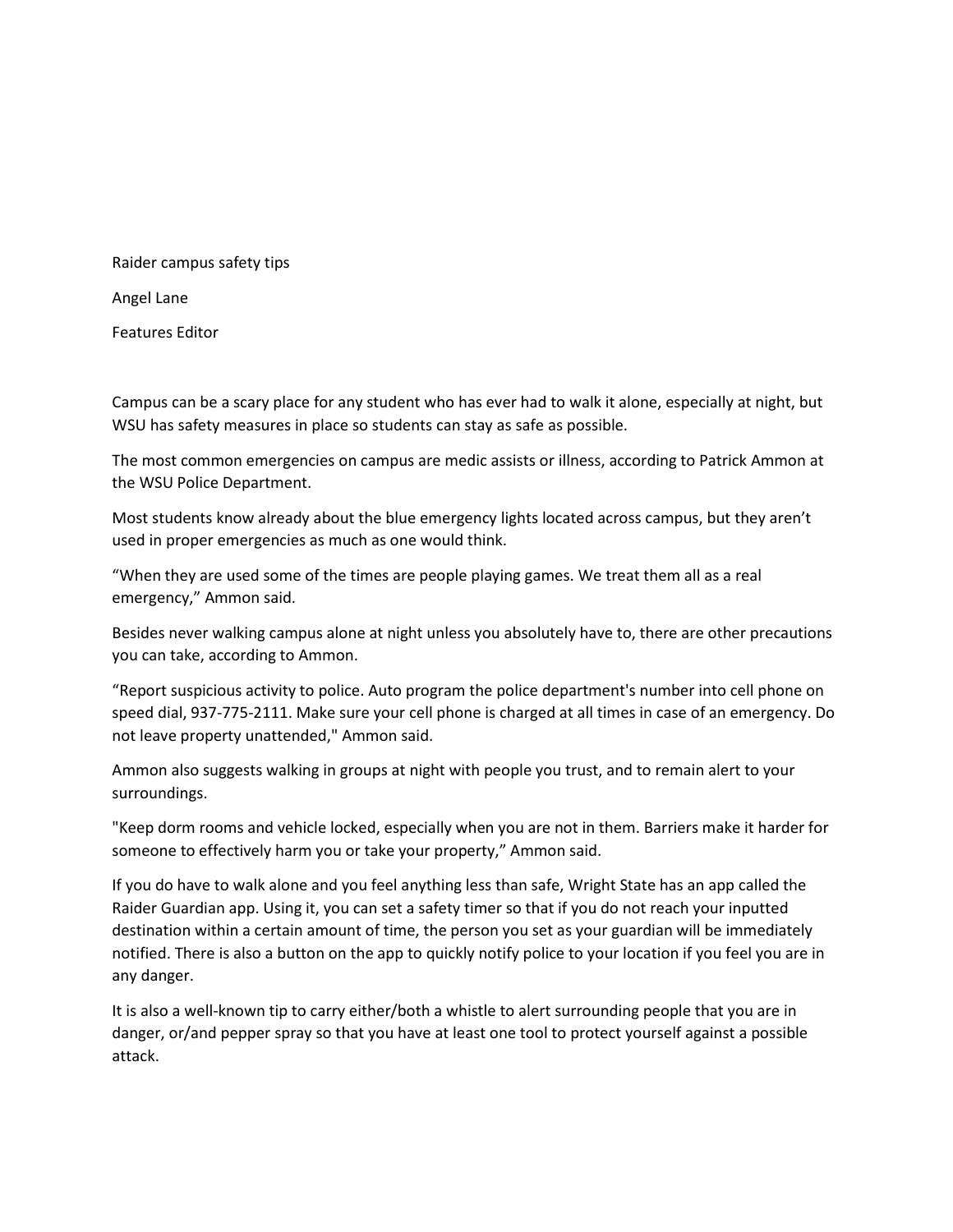Wright State Physicians offer flu vaccinations

Sarah Cavender

News Writer

WSU Physicians will be offering walk-in influenza vaccines on Monday - Friday until December 1 at the Physicians Health Center, 725 University Blvd., from 8 a.m. to 4 p.m.

Anyone interested in getting a flu shot must have a valid photo ID, along with their insurance card. Some insurance companies require a copay; the cost for self-pay patients is \$30, due upon check in, according to the release.

"Wright State Physicians gave 1,486 flu shots last year," said Marketing Communications Manager, Heather Maurer in a release. The Physician's office is made up of 180 physicians affiliated with WSU Boonshoft School of Medicine.

Another area of campus offering flu vaccinations is the Student Health Services, located at 051 Student Union. Students are required to bring their Wright1 card, along with their health insurance card.

The Student Health Services will also offer vaccines on Monday - Friday, 8:30 a.m. to 11 a.m. and 1 p.m. to 4:30 p.m.

The flu causes millions of illnesses and thousands of hospitalizations and deaths each year, according to the release.

The Centers for Disease Control and Prevention recommend everyone receives a yearly flu shot.

"Symptoms of the flu can include fever, cough, sore throat, runny or stuffy nose, body aches, headaches, chills, fatigue, and sometimes vomiting and diarrhea," the release stated.

Patients can direct their questions about flu shots to the Student Health Services at (937)775-2552, and call Wright State Physicians for information about influenza vaccinations at (937)245-7200.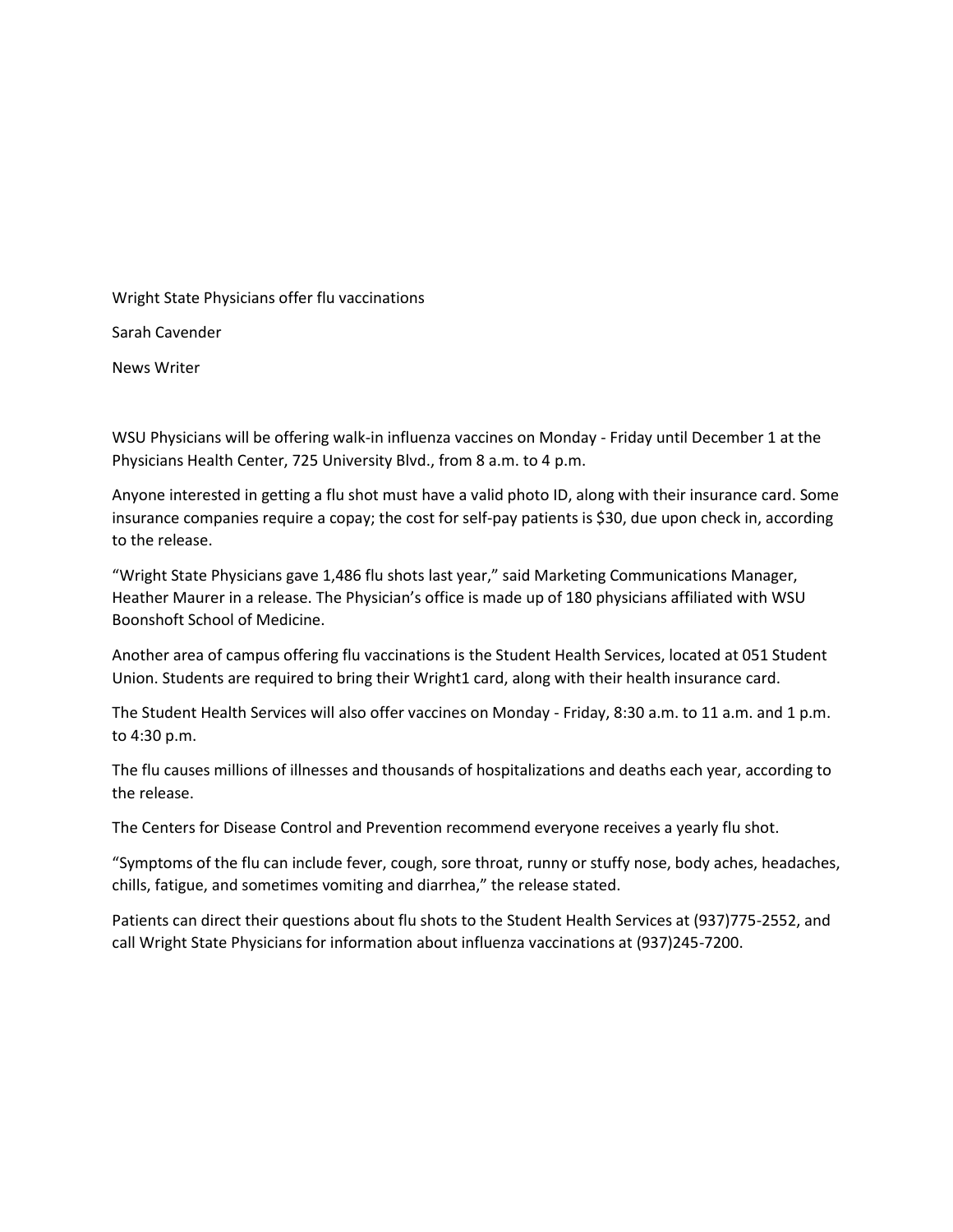WSU 50th anniversary homecoming events

Natalie McDonald

Editorial Intern

Wright State's 50th anniversary homecoming week kicks off Monday, Sept. 25, offering a variety of events for students.

## **Tuesday, Sept. 26**:

A FIFA tournament from 7 - 10 p.m. in the Student Union atrium, hosted by Campus Rec and Walmart.

## **Wednesday, Sept. 27:**

The NAACP of WSU will host family feud from 6:30 - 9 p.m. in the Discovery room of the Student Union. Competing teams have the opportunity to win prizes.

#### **Thursday, Sept. 28**:

The Black Women Striving Forward Mixer in the Millett Hall atrium begins at 6 p.m.

A golf cart parade will take place on the quad at 6:15 p.m., and will travel "around the inner section of campus, over the bridge, and around the residential area to lot 7," according to Wright State's homecoming page.

At 7 p.m. to about 10 p.m., the Let's Get Fired Up Raider Bonfire begins in the gravel lot of the Nutter Center, while the FIFA tournament continues in the Student Union atrium.

#### **Friday, Sept. 29:**

The RCA presents Casino Night in the Student Union Market from 8 p.m. to 11 p.m., followed by Black Men on the Move Homecoming Skate Night at 9:30 pm at Orbit Fun Center located on 5001 Nebraska Avenue in Huber Heights.

#### **Saturday, Sept. 30:**

Wright State's club football team plays Ohio State from 2 p.m. to around 5 p.m. at Mulhollan Field.

At 3 p.m., the women's soccer team will play Milwaukee at the Alumni Field.

A homecoming festival will be held in the Rinzler Parking lot at 4:30 to about 7 p.m., when the men's soccer team plays Detroit Mercy at the Alumni Field.

For more information on homecoming events, visit the [website.](http://wright.edu/event/homecoming)